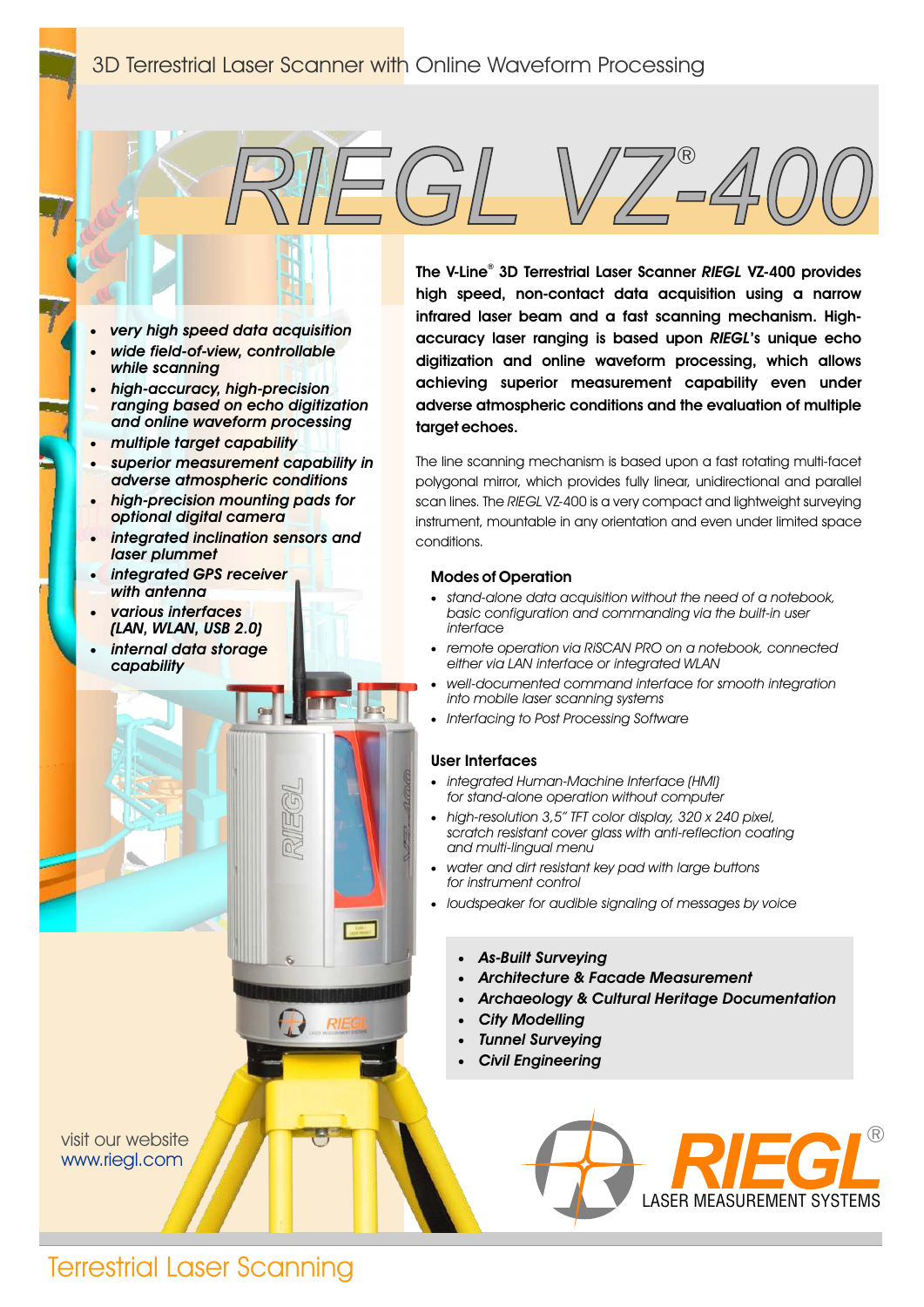# System Configuration



## **Scanner Hardware** *RIEGL* **VZ-400**

allows high-speed, high resolution and accurate 3D measurements

*Range up to 600 m @ Laser Class 1 Repeatability 3 mm Measurement rate up to 122 000 measurements/sec Field of View up to 100° x 360° LAN/WLAN data interface, easily allowing wireless data transmission Operated by any standard PC or Notebook or cable less Fully portable, rugged & robust*

### **Software RiSCAN PRO**

*RIEGL* software package for scanner operation and data processing

*Data archiving using a well-documented tree structure in XML file format Object VIEW / INSPECTOR for intelligent data viewing and feature extraction Straightforward Global Registration Interfacing to Post Processing Software*



# **Digital Camera (optional)**

provides high resolution calibrated color images

- *NIKON D700, NIKON D300(s)*
- *D700: 12.1 Megapixel, Nikon FX format*
- *D300(s): 12.3 Megapixel*
- *USB interface*

Mounting device with digital camera can be easily fixed by means of two knurled head screws. Precise position and orientation is provided by three supporting points. Power supply and USB 2.0 interface is provided by the scanner directly.

## **The combination of the key components Scanner, Software and Camera results in**

Automatic generation of high **•** Exact identification of details •resolution textured meshes •Online position and distance measurements Photorealistic 3D reconstruction •Online setting of any virtual point of view

# Global Scan Position Registration



### **Stand-alone Registration**

*integrated GPS receiver (L1) integrated biaxial inclination sensors (tilt range* ±*10°, accuracy typ.* ±*0.008°) RiSCAN PRO Processing and Multistation Adjustment Module (MSA)*

### **Registration via control points**

*precise and fast fine scanning of retro-reflectors RiSCAN PRO Processing*

### **Totalstation-like-Registration**

*setup above well known point (integrated laser plummet) integrated inclination sensors precise fine scanning of well known remote target (reflector) RiSCAN PRO Processing Backsighting function*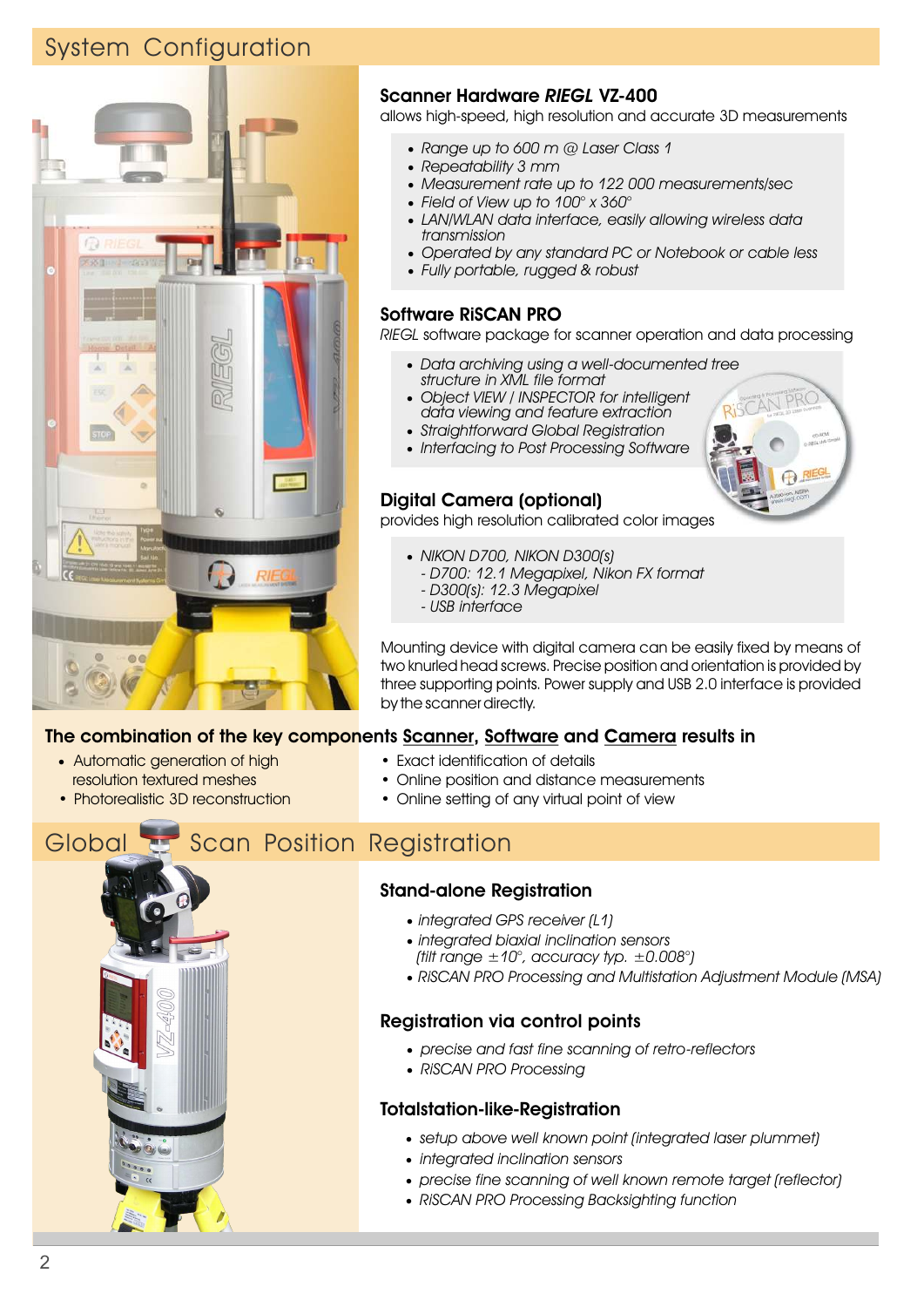# Operating Elements and Connectors



High-resolution color TFT display Key pad for instrument control Carrying handles WI AN antenna Connectors for power supply and LAN interface 10/100 MBit/sec, power off/on button

## **Communication and Interfaces**

*LAN interface 10/100/1000 MBit/sec within rotating head*

*LAN interface 10/100 MBit/sec within base integrated WLAN interface with rod antenna USB 2.0 for external storage devices (USB flash drives, external HDD) USB 2.0 for connecting the optional digital camera connector for GPS antenna two connectors for external power supply connector for external GPS synchronization pulse (1PPS) connector for optional GNSS receiver*

## **Scan Data Storage**

- •*internal 32 GByte flash memory*
- •*(1 GByte reserved for the operating system) external storage devices (USB flash drives or external hard drives) via USB 2.0 interface*



# Power Supply

### **Add-on rechargeable battery**

*optional add-on rechargeable battery pack (high power, high capacity NiMH cells) compact disc design, short-circuit-proof and protected connection pins rechargeable during standard scan operation via external power supply integrated micro-controller based charging electronics easily pluggable to base of the laser scanner by central locking screw DC voltage source (11-32 V DC) sufficient for recharging* 

### **External power supply**

Intelligent power supply management, up to three independent external power *sources can be connected simultaneously for uninterrupted operation Reliable under- and over voltage protection Wide external voltage supply range 11-32 V DC Power consumption typ. 65 W LED indicators for power status*